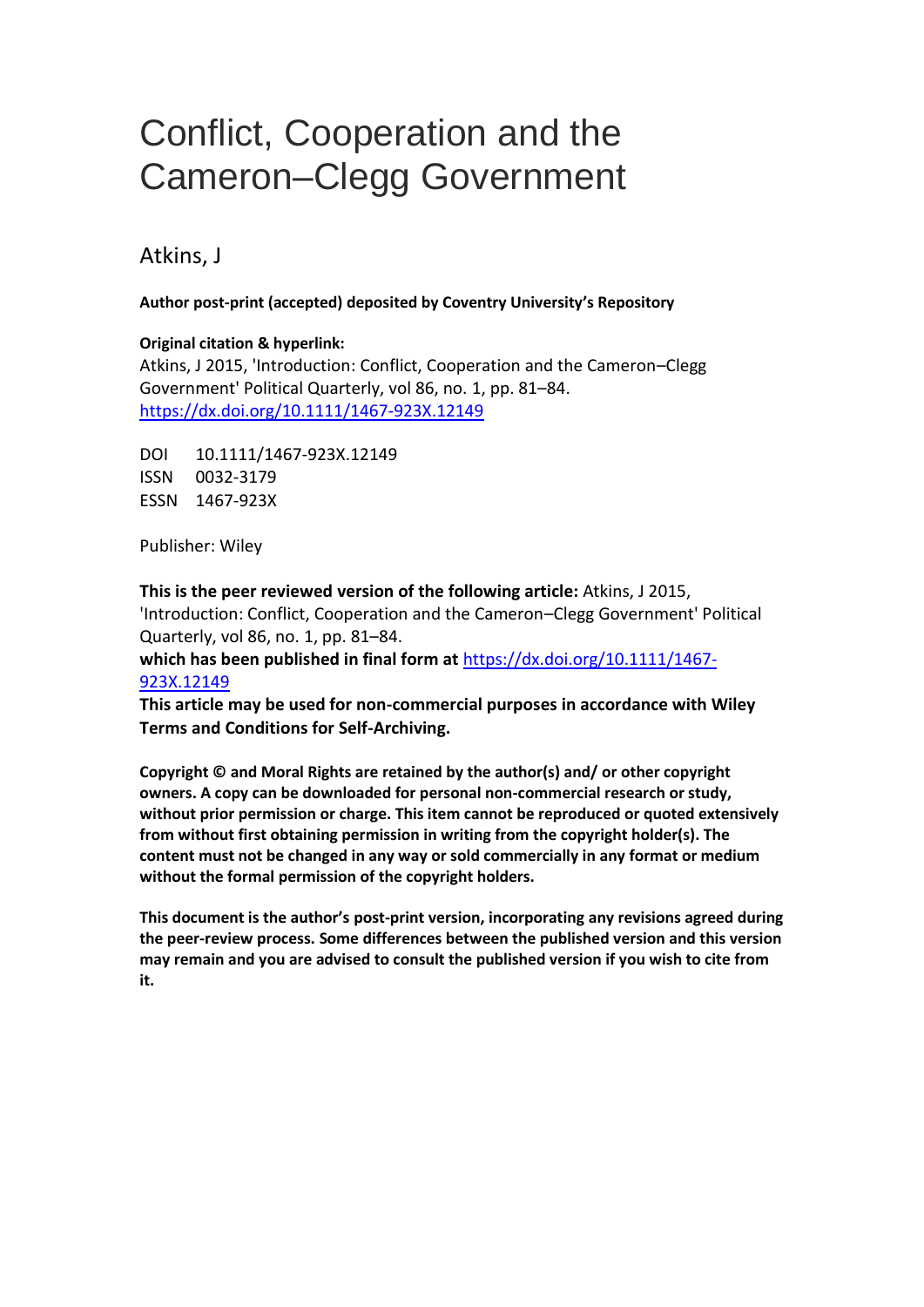#### **Introduction: Conflict, Co-operation and the Cameron-Clegg Government**

Judi Atkins

Coventry University

Email: [judi.atkins@coventry.ac.uk](mailto:judi.atkins@coventry.ac.uk)

Following the inconclusive result of the last general election, David Cameron made a 'big, open and comprehensive offer' to Nick Clegg to form a partnership government. Four days later, on 11 May 2010, Britain had its first peacetime coalition since the 1930s. Despite widespread predictions to the contrary, the Conservative-Liberal Democrat government has survived for a full parliamentary term. While its period in office was marked by bitter disagreements over issues such as constitutional reform and Europe, it is equally clear that the two parties were able to work well together in other areas, notable among which are education and foreign policy. This raises a number of questions. Why did certain initiatives prove to be particularly contentious? Conversely, why was co-operation on other policies relatively straightforward? How did the two leaders seek to manage conflict within and between their respective parliamentary parties? What was the longer term impact of the Coalition on Britain's constitutional arrangements?

It was to address these questions that the contributors to this special section participated in a conference supported by a British Academy/Leverhulme Small Research Grant (award no: SG121411) and *The Political Quarterly*, which took place at Congress Centre, London in January 2015. As May's general election looks set to be the most unpredictable in a generation, with a hung parliament seemingly the most likely outcome, the event also provided a timely opportunity to reflect on the experiences of the Cameron-Clegg government and to identify lessons for the partners in a future coalition. Given the damage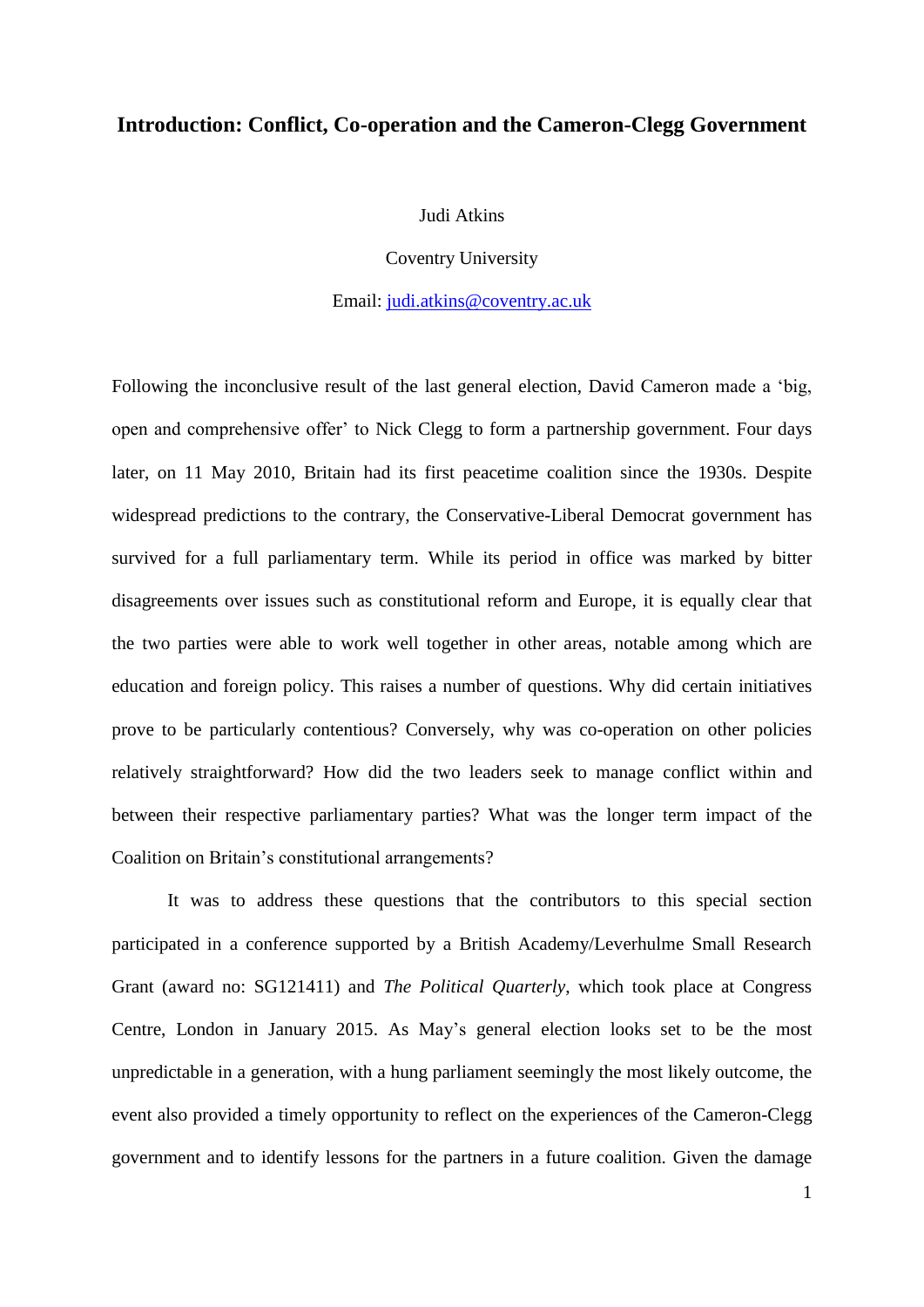sustained by the Liberal Democrats during their time in government, it is unsurprising that most of these lessons are addressed to the smaller party (or indeed parties). More broadly, the articles explore some of the issues that will confront the next government whatever its composition, such as the future of the Union and the nature of Britain's engagement with both Europe and the wider world.

Three themes emerged from the conference, the first of which is the centrality of ideology in creating conflict and facilitating co-operation. Coalition governments bring together parties with different traditions and values, which in turn give rise to divergent goals and policy priorities. As a result, the partners need to find common ideological ground if they are to reach agreement and work effectively together. The extent to which they succeed in this will affect the coalition throughout its term of office, from the policy programme agreed at its formation to the passage of legislation through Parliament and, finally, the dissolution stage. For the Conservative-Liberal Democrat government, the ideological proximity of senior figures from both parties facilitated co-operation on the Coalition's overarching goal of reducing the UK's budget deficit, as well as on legislation such as the Fixed Term Parliaments Act (2011) and on the question of whether to intervene in Libya and Syria on humanitarian grounds.

A second, related theme is that conflicts were more likely to occur within, rather than between, the Coalition's constituent parties. This is largely attributable to the ideological gap between the two leaders and their parliamentary parties, and indeed the past five years have seen unprecedented levels of backbench rebellion. For the Conservatives, the divisions between modernisers and traditionalists, and between 'hard' and 'soft' Eurosceptics, led to dissent on issues such as same-sex marriage and Britain's relationship with the EU. These conflicts were exacerbated by a perception that the party leadership had made too many concessions to the Liberal Democrats, which caused considerable resentment among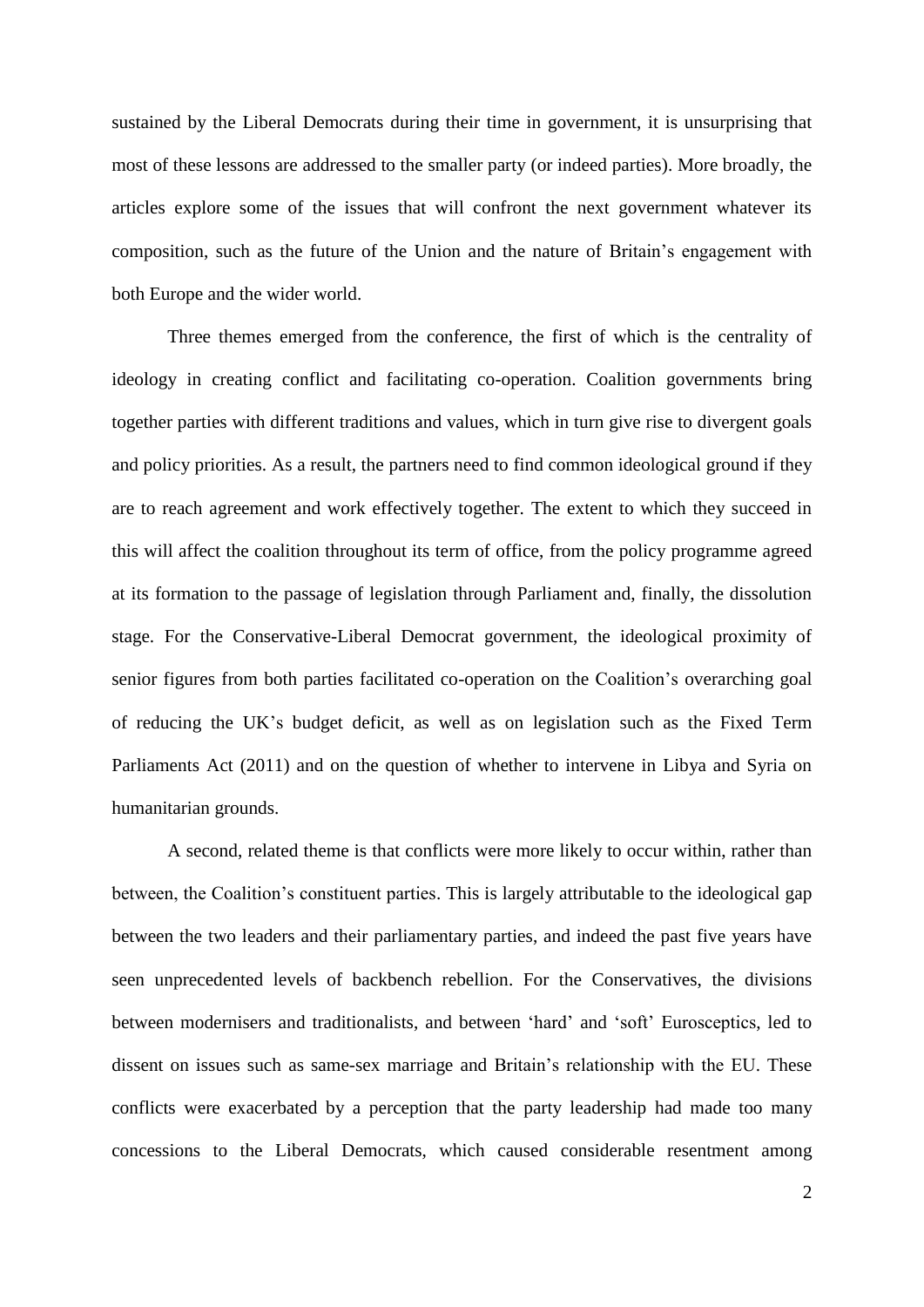Conservative MPs. Meanwhile, the ideological differences between *Orange Book* Liberal Democrats and the social democratic wing of the Party led to backbench disquiet about the leadership's acceptance of the Conservatives' deficit reduction strategy, and to parliamentary rebellions over, for instance, the trebling of university tuition fees and the Health and Social Care Bill. These examples highlight the need for the effective management of intra-party dissent, which in turn is critical to maintaining a leader's authority and preserving coalition unity.

The third theme emerging from these articles is the importance of differentiation. Although inter- and intra-party conflict is undoubtedly problematic for senior Coalition figures, it is clear that differences can be mobilised to promote unity and create a sense of shared purpose. This was a key function of the narrative of Britain's 'debt crisis', which united the two parties behind the cause of deficit reduction while distinguishing their approach from the 'fiscal incompetence' of the previous Labour governments. Differentiation is also necessary for the preservation of the parties' identities while they govern together. This concern is particularly acute for the junior partner, which may prioritise coalition unity over maintaining its distinctive identity. Motivated by a desire to prove that partnership government can work, the Liberal Democrat leadership pursued a strategy of co-operating with the Conservatives while endeavouring to keep conflict to a minimum. However, they would pay a heavy price for this decision in terms of influence, visibility and electoral appeal.

My article shows how the common ideological ground between Conservative modernisers and *Orange Book* Liberal Democrats enabled the new government to create and project an image of unity. Drawing on the core values of their parties, David Cameron and Nick Clegg announced that the Coalition would be guided by the principles of freedom, fairness and responsibility in its mission to give Britain the strong, stable government it needed. Although the concept of fairness would soon be set aside, their shared belief in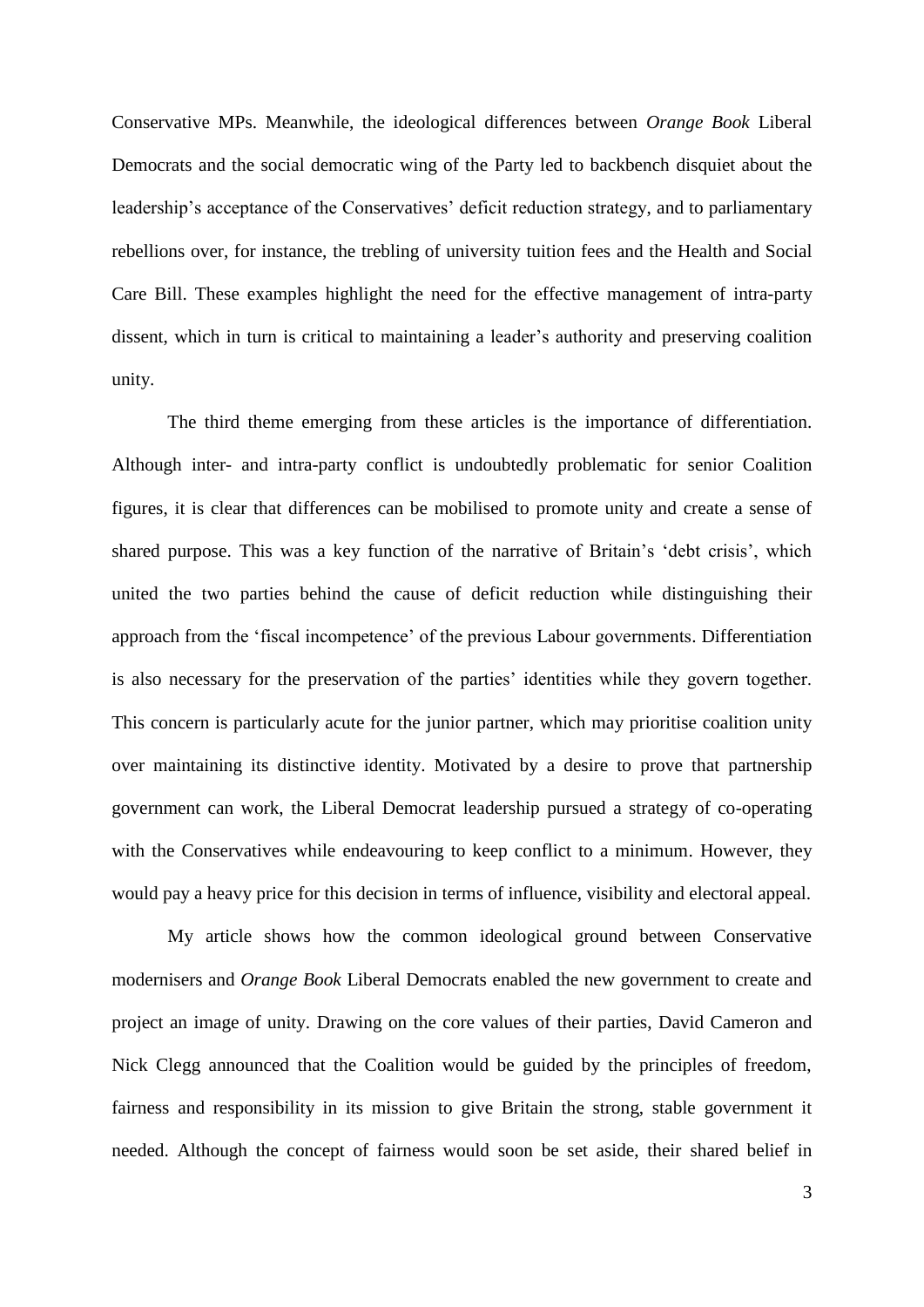freedom, responsibility and a small state enabled senior Coalition figures to develop a crisis narrative around Britain's economic problems. This narrative fused party values with a construction of the 'national interest' and united Conservatives and Liberal Democrats behind the cause of deficit reduction, while differentiating them from the 'irresponsible' Labour Party that had allegedly caused the financial crisis. Through frequent repetition the narrative rapidly gained traction with the electorate, whose lingering doubts over Labour's economic competence may well play a role in shaping the outcome of May's general election.

Coalition unity is vital at the formation stage, but there is a danger that the smaller party will become too closely identified with the senior partner and lose its electoral distinctiveness. Libby McEnhill demonstrates that this occurred in the area of welfare policy, where the Liberal Democrats sacrificed their commitment to social justice for the sake of government cohesion. She argues that the decision to place only one junior minister in the Department for Work and Pensions severely curtailed Liberal Democrat influence, making it difficult to distinguish the Party's contribution. Although they attempted to assert their distinctive identity through a partial rejection of the 'bedroom tax' and by highlighting areas where they had restrained the Conservatives, these strategies failed to give a clear sense of what the Liberal Democrats stand for. Consequently, McEnhill proposes that the smaller party in a future UK multi-party government should invest in visibility, perhaps by adopting a 'depth', rather than 'breadth', approach to the allocation of ministerial portfolios.

The Liberal Democrats similarly struggled to exert an influence over the direction of the Coalition's policy on Europe. Eunice Goes attributes this in part to their decision to pursue a 'breadth' strategy in the distribution of portfolios, but she also calls attention to Cameron's difficult relationship with Conservative backbenchers. The ideological division between 'hard' and 'soft' Eurosceptics ensured that intra-party conflict predominated on this issue, which in turn was compounded by Cameron's apparent lack of authority over his MPs.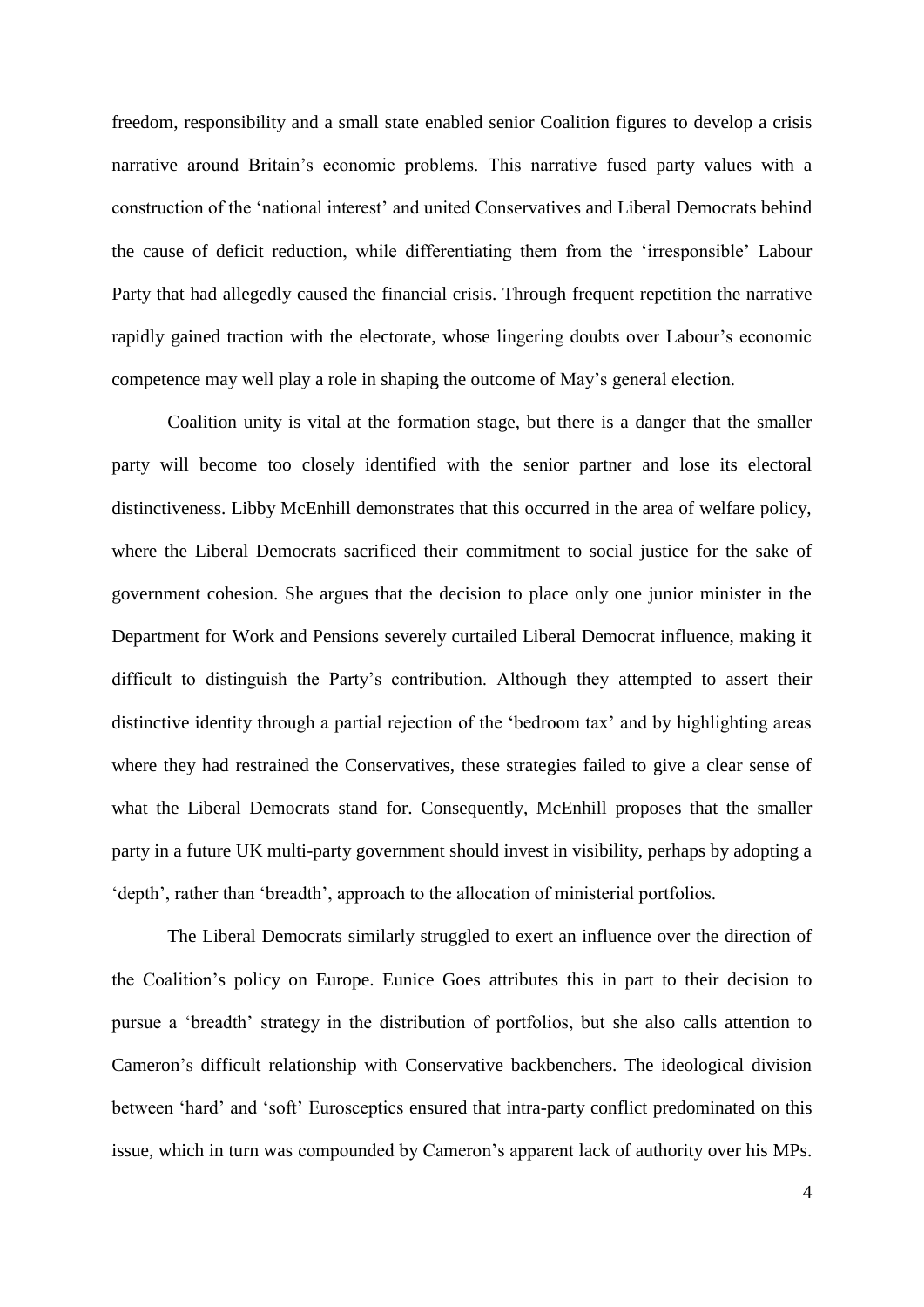In a bid to maintain coalition unity, the Liberal Democrats co-operated with the senior partner and sought to minimise disagreement with the parliamentary Conservative party. However, as Goes points out, this strategy again brought a loss of electoral distinctiveness. She therefore suggests that, if the general election produces another Conservative-led coalition, the Liberal Democrats should insist on controlling or sharing equally the portfolio with responsibility for renegotiating the UK's terms of EU membership. This would enable them to increase their influence in such an important area, while preserving their distinctive identity.

In contrast, the sphere of foreign policy remained relatively free from coalition tensions. Timothy J. Oliver shows that while the Liberal Democrats have long been in favour of humanitarian intervention, it was only under Cameron's leadership that the Conservatives adopted a pro-interventionist stance. The eruption of the Arab Spring in December 2010 brought the two leaders' interventionist impulses to the fore, and Oliver highlights the overlaps between Cameron and Clegg's justifications for military action. These arguments emphasised the need to alleviate civilian suffering first in Libya and then in Syria, and contrasted the proposed interventions with the 2003 Iraq war. The two leaders thus sought to differentiate their approach from that of New Labour, and to rally the support of their parties for military action. While some backbenchers were critical of the arguments presented to them, few MPs from the three main parties objected to the principle of humanitarian intervention *per se*. So, whatever the outcome of the general election, intervention on humanitarian grounds is likely to feature on the foreign policy agenda of next government.

Another issue with important implications for the next parliament is the constitutional future of the UK. In the wake of the 'no' vote in the Scottish independence referendum, Cameron announced that further devolution of competencies to Scotland must be accompanied by an answer to the West Lothian Question. This was an attempt to neutralise dissent among his backbenchers over the offer of devo-max, and it put the matter of English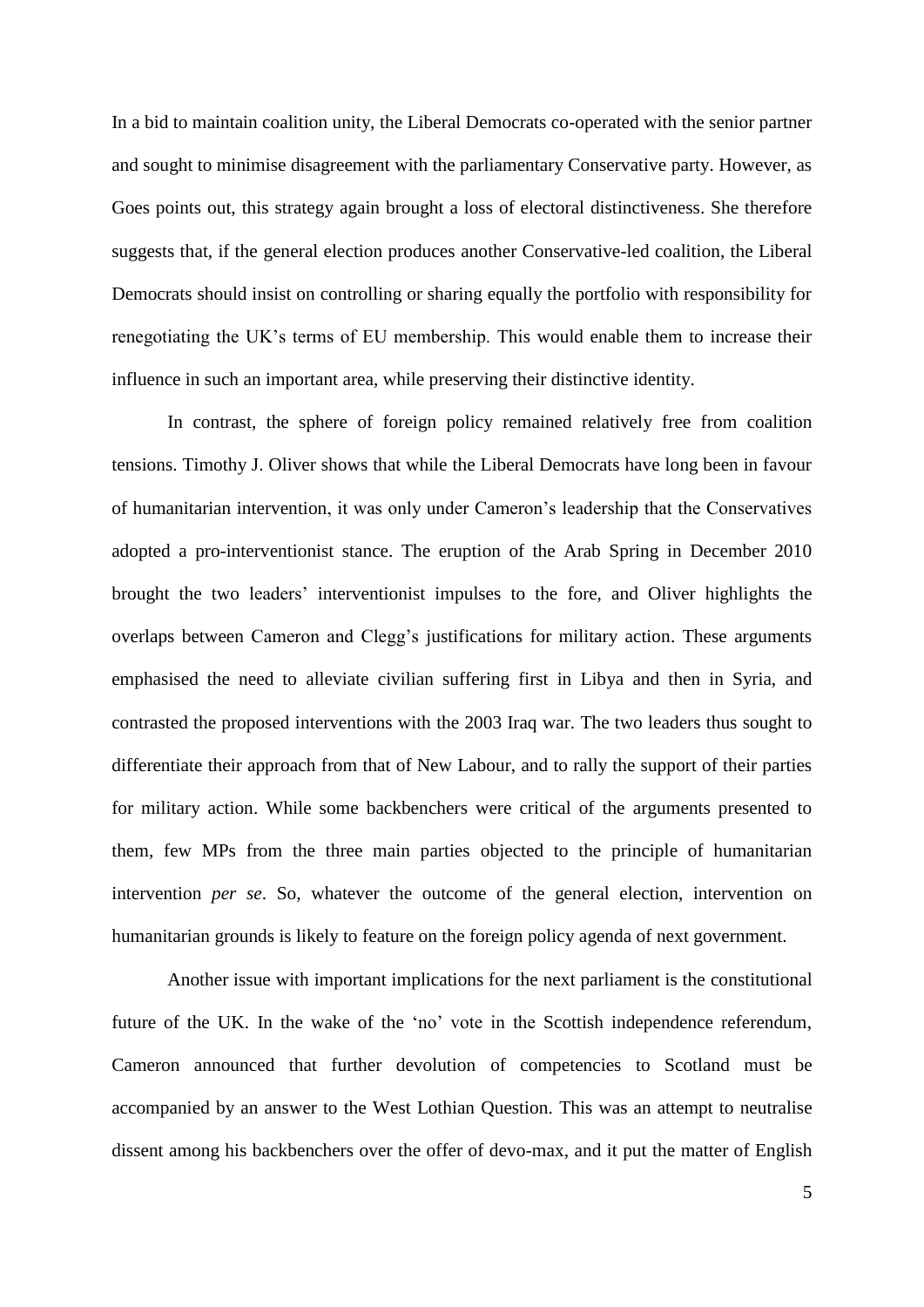votes for English laws firmly centre stage. In his article, Richard Hayton argues that the command paper containing proposals to address the West Lothian Question reflected not only a lack of agreement at the top of the Coalition, but also a diversity of opinion among Conservative MPs. For Hayton, this indicates that party management concerns have prevented the development of a coherent approach to the future of the constitution. Nonetheless, a cross-party consensus is emerging that the West Lothian Question must be answered, though in the short term the nature of this response is heavily dependent on the result of the forthcoming general election.

These debates over the future of the Union challenge the majoritarian vision of democracy that predominates in the UK. However, Oonagh Gay, Petra Schleiter and Valerie Belu contend that the Coalition itself has compounded this challenge with its amendments to the UK's governing and constitutional conventions. Although the Coalition introduced machinery designed to facilitate inter-party bargaining and manage dissent, the need for the partners to co-operate has caused tensions within their parliamentary parties. In response to the new imperative for compromise, the party leaderships moved away from traditional majoritarian approaches to managing internal conflict and adopted a more negotiated strategy. A second important change is the Fixed-term Parliaments Act, which gives Parliament a greater role in forming, sustaining and terminating governments. This again points towards a more participatory approach to governance that is founded on negotiation, and so further relaxes the UK's majoritarian practices. Gay, Schleiter and Belu suggest that this trend will persist if the 2015 general election produces another hung parliament and that, should two-party politics continue to decline, pressure for a move towards a more proportional vision of democracy is likely to mount.

Finally, Ben Yong and Tim Bale review the options available to Labour if it emerges from the general election as the largest party in a hung parliament. These are: a minority